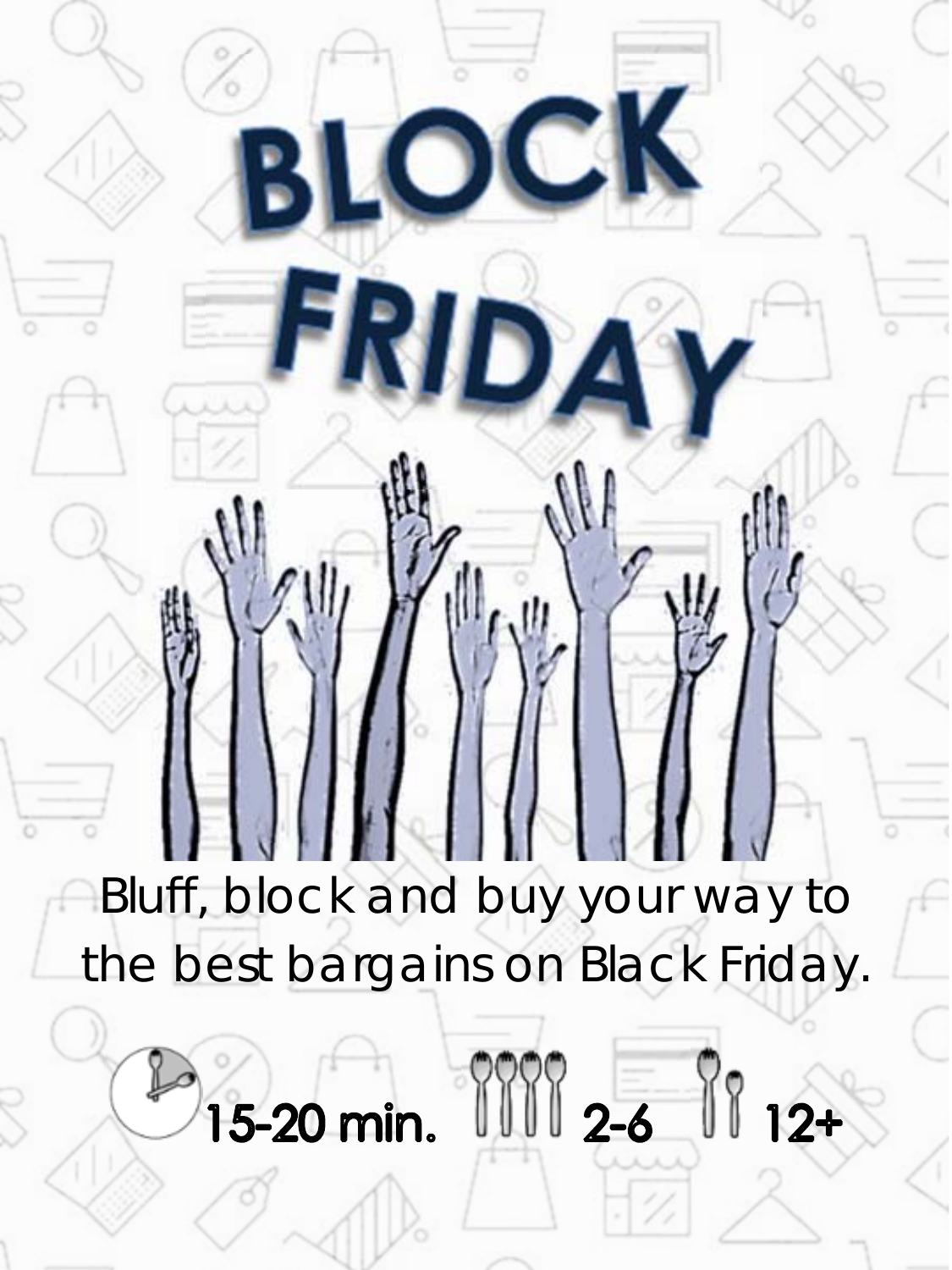The Thanksgiving leftovers are in the refrigerator and you got Uncle Leo off the couch and out the door. Time to relax. Just kidding. Relaxing is for suckers. It's time to prepare for the most intense 24 hours of your life. There are deals to be had and complete strangers to maul if they get in the way. It's Black Friday!

Let's go shopping!!!

# **Contents**

- Rulebook
- 35 Bargain Cards
- 18 Grab Cards
- 6 Budget Cards
- 6 Budget Trackers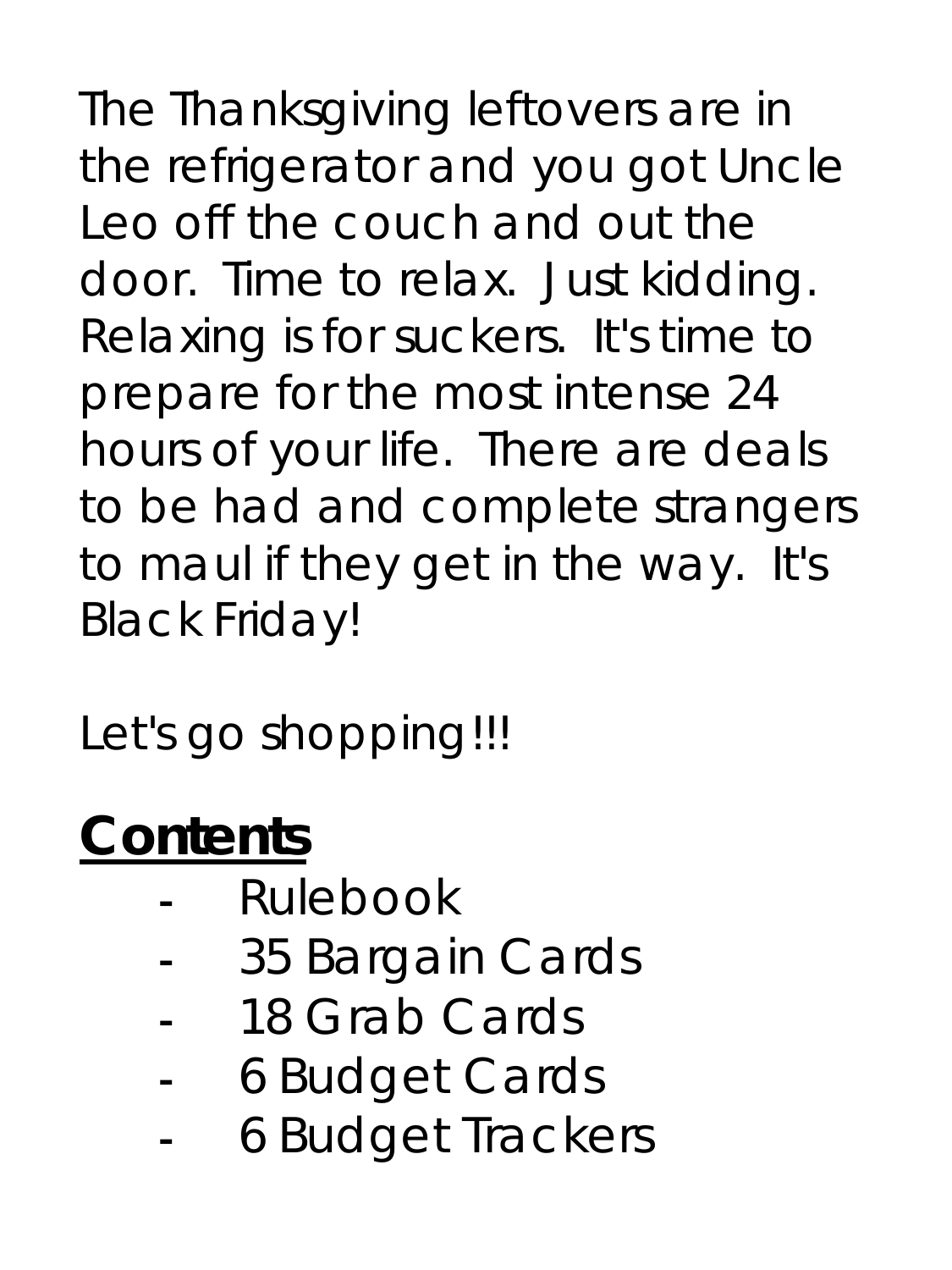## **Object**

Save the most money while shopping for bargains.

#### **Set Up**

Give each player a Budget Card, Budget Tracker and 3 Grab Cards (one left, right and middle). Each player should place their Budget Tracker on the \$2400 position of their Budget Card. Shuffle the Bargain Card deck and set it near the playing area.

## **How to Play (for 3-6 Players)**

Block Friday is played over five rounds.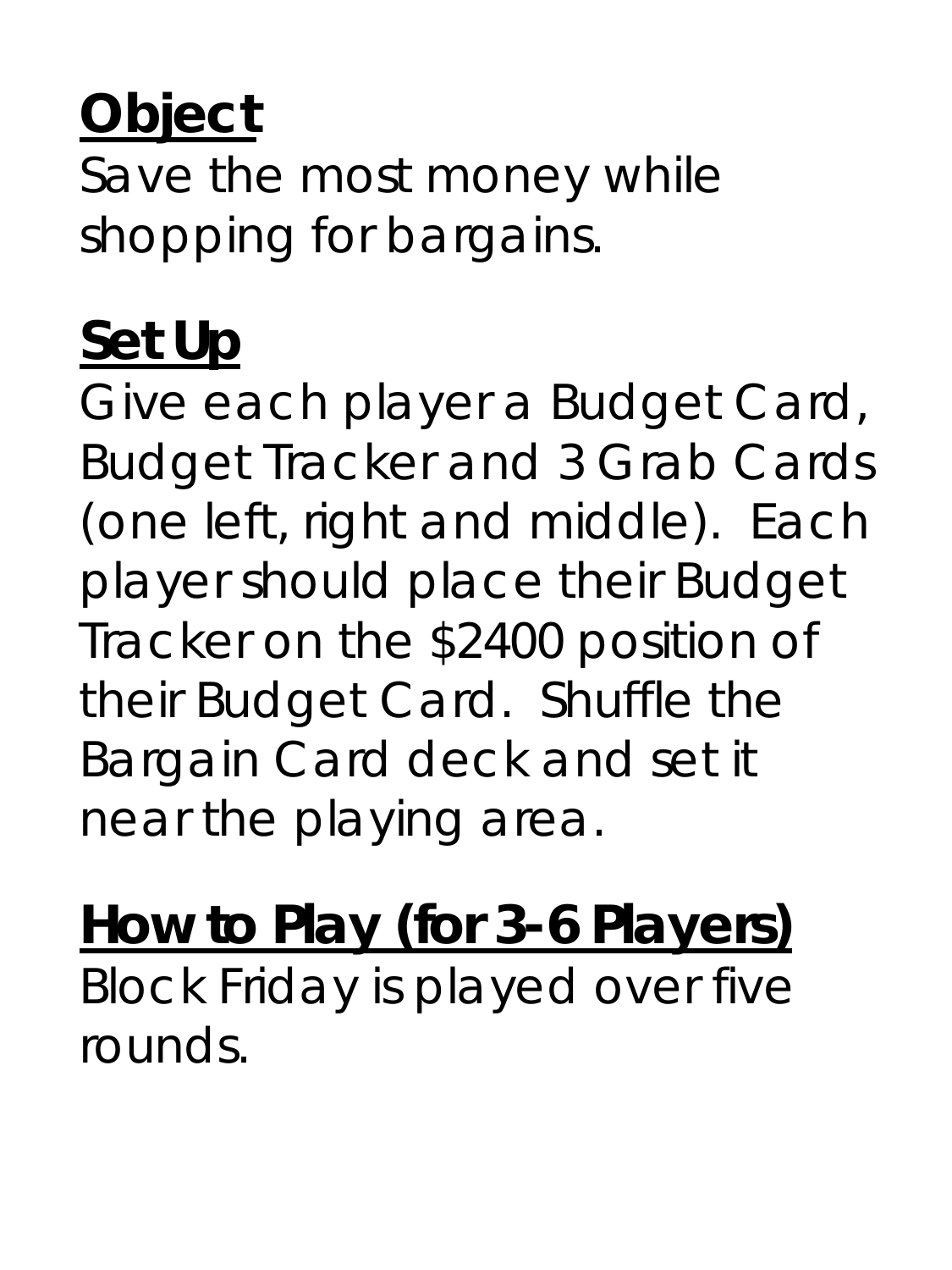Set up a round by placing a Bargain Card off the top of the pile face-up in each gap between players and one in the middle of the playing area. Each card shows the Item, the Original Price, the new Bargain Price and the Money Saved. Some cards have a Door Blaster star to call out a great bargain.

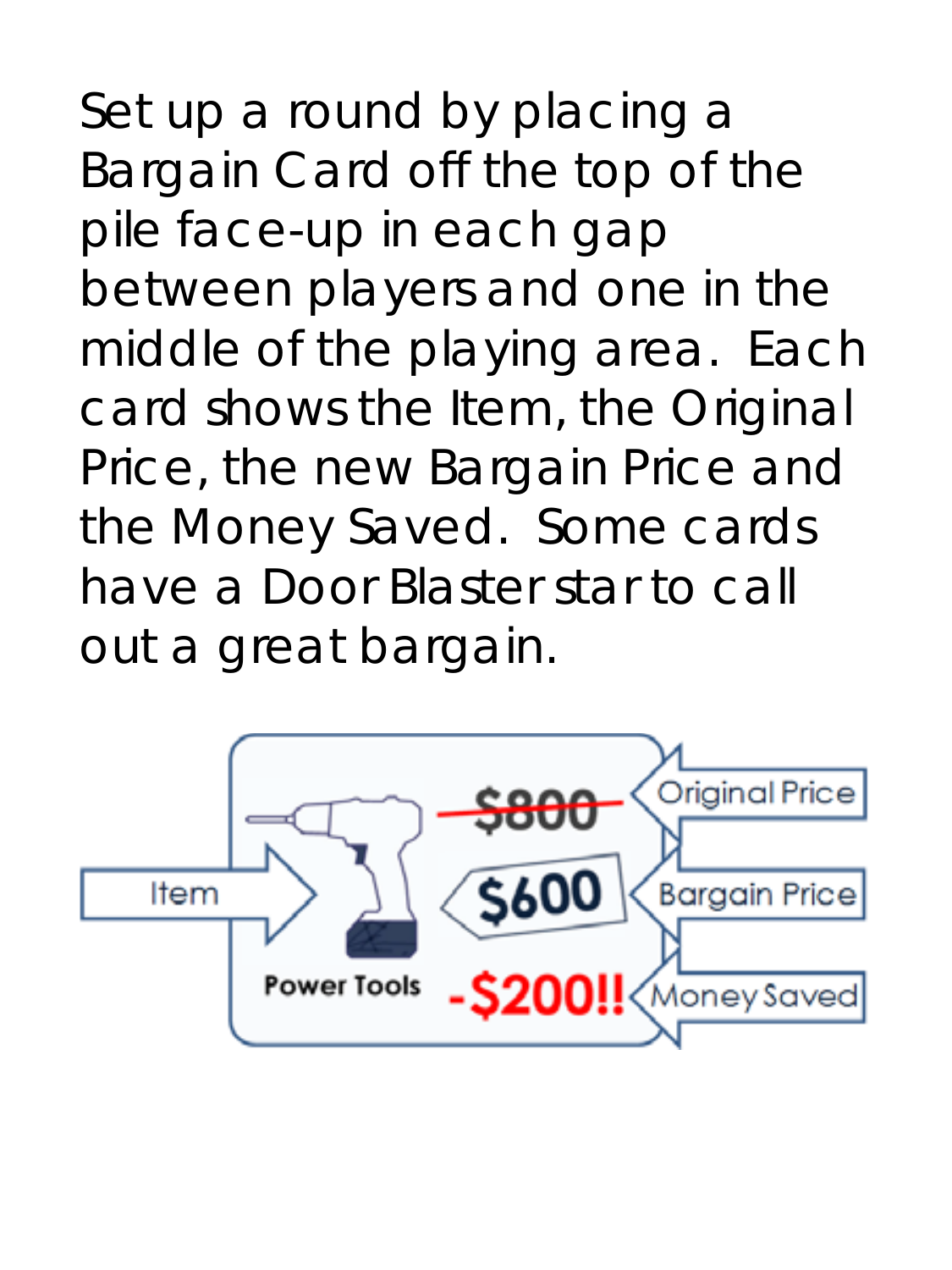All players now choose one of their Grab Cards and place it face-down in front of them. Prior to placing your card down, you may have any discussions you would like with any/all other players.

Once everybody has played a Grab Card, flip your card over and move it toward the Bargain you selected. If multiple people choose to take the same Bargain Card, nobody gets the Bargain Card. If only one person chooses to take a Bargain Card, take the card and set it near you then move your Budget Tracker down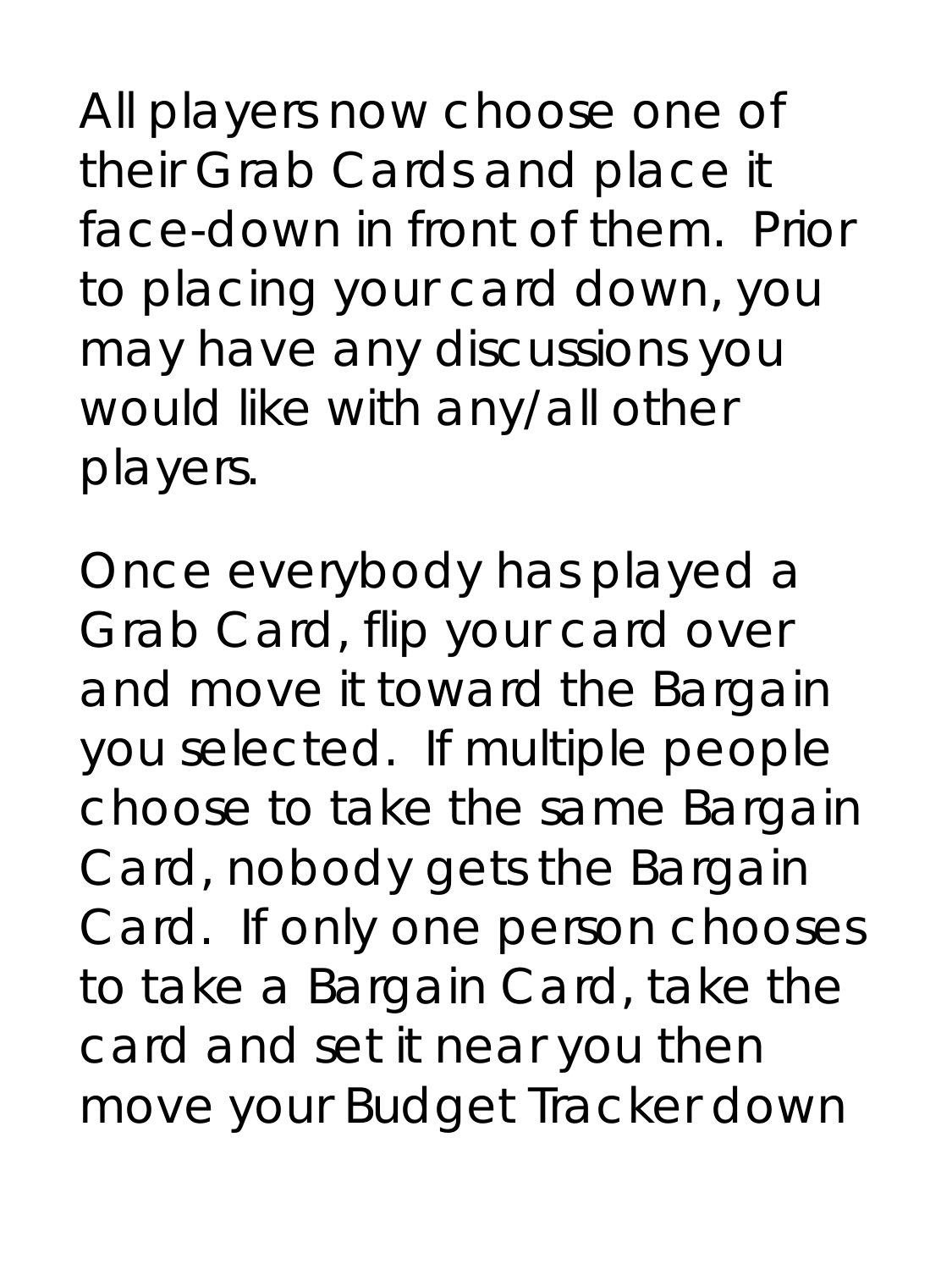on your Budget Card an amount matching the price you are paying. If the cost would cause your Budget Tracker to go off your Budget Card, you cannot claim the Bargain Card or block another player from claiming it.

When you finish the round, set up the next round exactly the same as this round.

## **2 Player Rule Adjustment**

For the two player game, three Bargains are placed each round, one will be considered left, right and middle.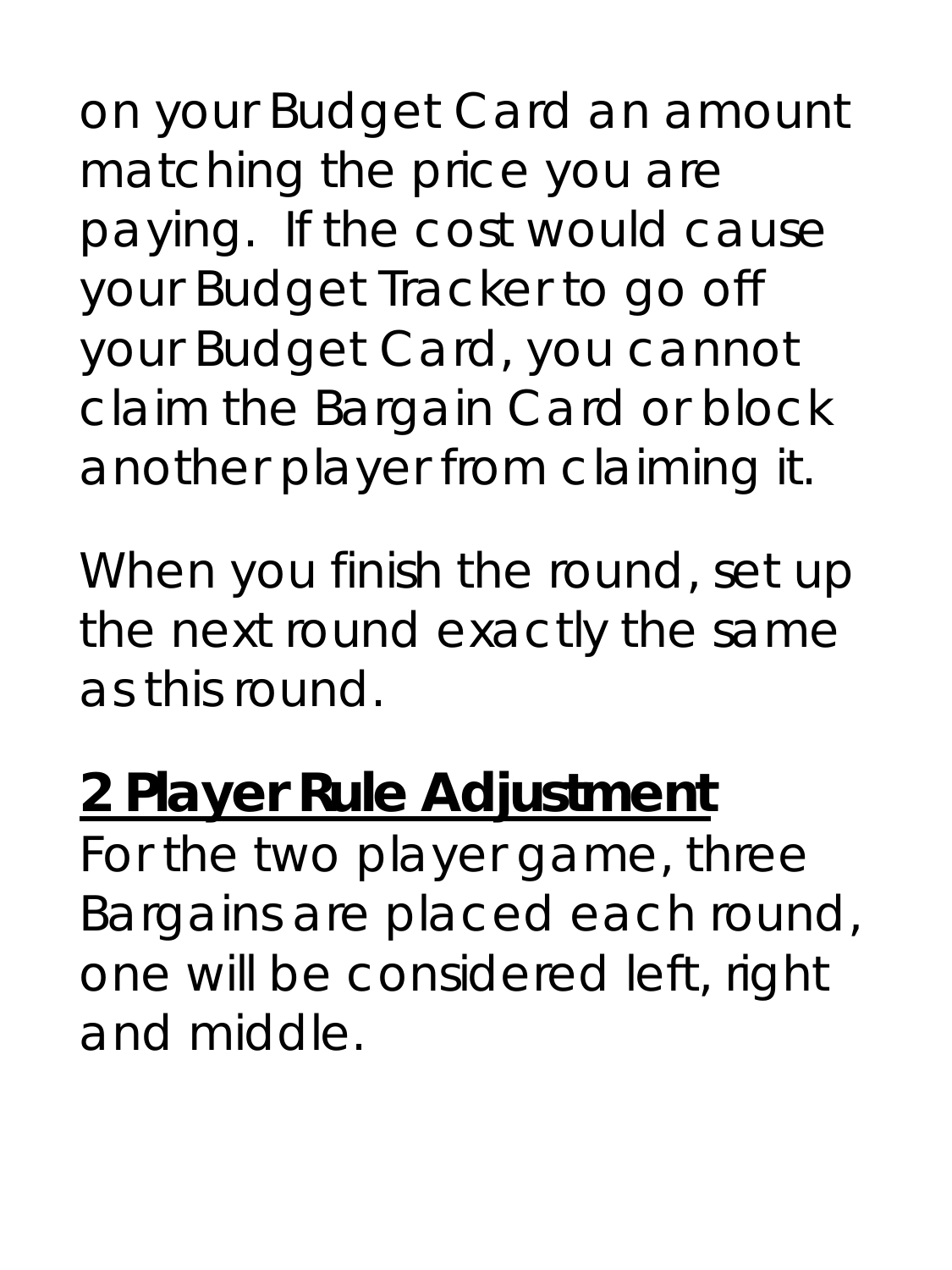Each player will get two sets of Grab Cards. Place two each round. Two cards beat one card. Equal cards directed at a Bargain by players will result in nobody getting the Bargain.

#### **Game end**

The game ends when the fifth round is completed.

#### **Winning**

Players add together their Money Saved and half their remaining budget. Highest total wins. If there is a tie, the player with more Bargains is the win. If still tied, the player with the most money saved is the winner.